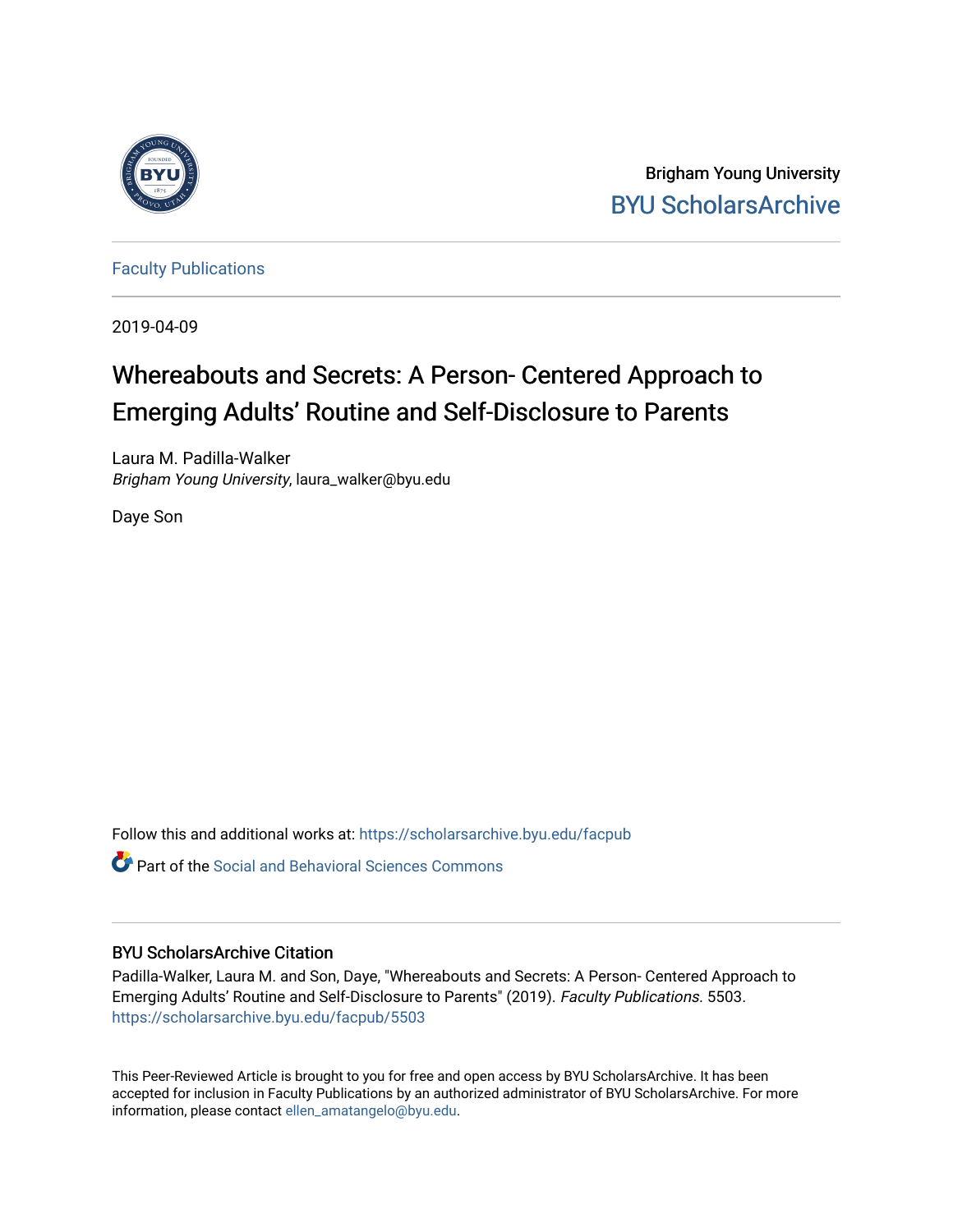# **Whereabouts and Secrets: A Person-Centered Approach to Emerging Adults' Routine and Self-Disclosure to Parents**

Emerging Adulthood 2021, Vol. 9(2) 145-157  $@$  2019 Society for the Study of Emerging Adulthood and SAGE Publishing Article reuse guidelines: [sagepub.com/journals-permissions](https://sagepub.com/journals-permissions) [DOI: 10.1177/2167696819842718](https://doi.org/10.1177/2167696819842718) [journals.sagepub.com/home/eax](http://journals.sagepub.com/home/eax)



Daye Son<sup>1</sup> and Laura M. Padilla-Walker<sup>2</sup>

## **Abstract**

The current study examined heterogeneity in emerging adult children's routine and self-disclosure to parents using mixture modeling and explored predictors and outcomes associated with the patterns of disclosure. Participants consisted of 449 emerging adults (49% male, 68% European American, 65% college students, 33% single-parent families) who completed questionnaires every year across three waves (M<sub>age</sub> at Time 1 = 18.4 years). Latent profile analyses suggested that large groups of emerging adults reported moderate levels of routine disclosure and low levels of self-disclosure to both mothers (79%) and fathers (36%), while other groups (20%) reported high levels of routine and self-disclosure to both parents. Profile membership was associated with predictors (parental autonomy granting, self-disclosure to friend, gender, family structure, college attendance) at Time 1 and outcomes (delinquency, depression, and prosocial behavior) at Time 3. Implications regarding the continued parent–child relationship and disclosure to parents in the third decade of life are discussed.

## **Keywords**

child disclosure, self-disclosure, routine disclosure, parent–child relationship, emerging adulthood

Parent–child relationships continue to influence emerging adults' development as they navigate through instabilities and explore identities in the third decade of life (Arnett, 2000). A healthy balance between autonomy and intimacy in parent– child relationships is necessary (Kins, Beyers, Soenens, & Vansteenkiste, 2009), wherein emerging adult children benefit from continued parental support (Aquilino, 2006) while developing appropriate separation–individuation from their parents (Koepke & Denissen, 2012). Studying ways that children contribute to the maintenance of parent–child relationships may inform how emerging adults shape their own trajectories of floundering or flourishing. Examining child-driven efforts may also predict child outcomes more consistently than parentdriven initiatives because parental efforts to be involved in their children's lives may be perceived as a threat to autonomy (e.g., helicopter parenting; Padilla-Walker & Nelson, 2012).

Child disclosure (i.e., willingness to share information about various aspects of life; Kerr & Stattin, 2000) to parents is a strategy that children actively employ to both increase intimacy and establish privacy. Specifically, this study explored two conceptually distinct types of child disclosure (i.e., self-disclosure and routine disclosure). Self-disclosure is defined as voluntarily revealing private and intimate information about oneself, while routine disclosure is referred to as sharing information regarding daily activities and whereabouts (Tilton-Weaver, Marshall, & Darling, 2014). Scant research has examined the use of self- and routine disclosure in emerging adulthood, and the few existing studies have applied a variablecentered approach. This study contributes to the current literature by employing a person-centered approach to identify characteristics and patterns of emerging adults' levels of selfand routine disclosure to mothers and fathers.

# **Self-Disclosure to Parents During Emerging Adulthood**

Child self-disclosure may be a primary indicator of emerging adult children's efforts to maintain intimacy with their parents (Cozby, 1973). By being open to parents about their feelings and secrets, children allow parents to be involved in their personal lives. Throughout the disclosure process, parents may

#### **Corresponding Author:**

Daye Son, T. Denny Sanford School of Social and Family Dynamics, Arizona State University, SS 114, Tempe, AZ 85281, USA. Email: [dson9@asu.edu](mailto:dson9@asu.edu)

<sup>&</sup>lt;sup>1</sup>T. Denny Sanford School of Social and Family Dynamics, Arizona State University, Tempe, AZ, USA

 $^2$ School of Family Life, Brigham Young University, Provo, UT, USA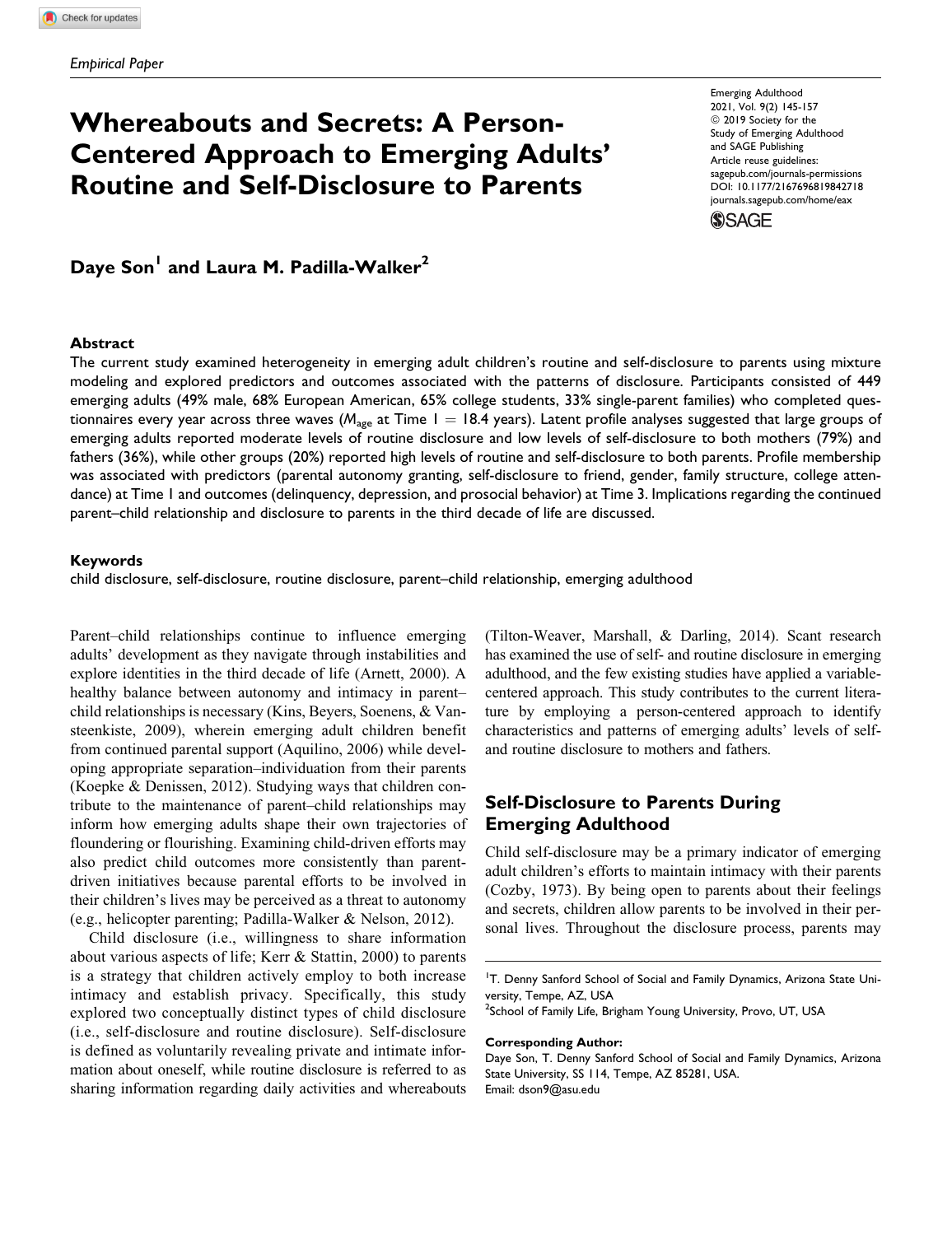146 *Emerging Adulthood 9(2)*

have opportunities to validate and provide emotional support based on the information shared by children. These positive exchanges of feelings and thoughts can aid in fulfilling emerging adult children's basic psychological need for relatedness (Deci & Ryan, 2008) and facilitate the maintenance of close parent–child relationships beyond adolescence. No research to date has examined profiles of child self-disclosure to parents during emerging adulthood. Given that parent–child relationships transform to be more symmetrical (Kins, Soenens, & Beyers, 2011) and children acquire more realistic views about their parents as people (Smollar & Youniss, 1989) during emerging adulthood, some children may feel more open to share their intimate feelings and thoughts with their parents due to reduced hierarchy in the parent–child relationship that discourages disclosure (Bakken & Brown, 2010). Many adult children in fact report communicating with parents frequently even after moving out of home (Schon, 2014).

On the other hand, some emerging adults may be less prone to share their deep thoughts and feelings with their parents since the process of "re-centering" (Tanner, 2006) during emerging adulthood is characterized by decreased dependence on authority figures such as parents. Emerging adult children may choose not to reveal private information in order to minimize direct parental influence on their personal lives. This would involve children's active management of information (Marshall, Tilton-Weaver, & Bosdet, 2005) to ensure that topics and depths of parent–child conversations are kept on a surface level. Instead of confiding in parents, emerging adults may turn to other significant individuals in their lives for intimate disclosure, such as best friends (Solís, Smetana,  $&$  Comer, 2015) or romantic partners (O. C. Robinson, Lopez, Ramos, & Nartova-Bochaver, 2013).

# **Routine Disclosure to Parents During Emerging Adulthood**

Child routine disclosure, or sharing information about daily activities, whereabouts, and companions (Kerr & Stattin, 2000), is another type of disclosure that may inform about parent–child relationships during emerging adulthood. In contrast to self-disclosure that focuses on personal feelings, routine disclosure serves a monitoring purpose to inform parents about children's everyday behaviors (Racz & McMahon, 2011). Disclosure functions as a main source of parental knowledge about young adult children's whereabouts since direct control and supervision diminish across adolescence (Kerr, Stattin, & Burk, 2010). As children utilize different disclosure strategies (Cumsille, Darling, & Martínez, 2010) to manage information and privacy from parents (Marshall et al., 2005), routine disclosure is a key indicator of how much emerging adult children allow their parents to be involved in their daily lives.

While research on routine disclosure in adolescence is well established, more investigation into emerging adulthood is warranted given the developmental change in the levels of routine disclosure beginning in late adolescence. Research has found that the trajectory of routine disclosure increases into late adolescence after a decline through early to middle

adolescence (Keijsers & Poulin, 2013). Another study found three different longitudinal trajectories of disclosure across early to late adolescence, and by age 18, all three groups had similarly moderate levels of routine disclosure (Padilla-Walker, Son, & Nelson, 2017). For example, a small group of adolescents who exhibited a trajectory of significantly low disclosure during middle adolescence reported an increase over time and had moderate scores of routine disclosure by the age 18. One possible explanation of this increase in routine disclosure during the transition to emerging adulthood is that activities that required parental monitoring during adolescence (e.g., smoking, drinking alcohol, staying out late) may be more normalized and no longer perceived as delinquent. Whereas adolescents might have not disclosed about these risky activities out of fear for negative parental reaction (Tilton-Weaver et al., 2010), emerging adult children may be less concerned about disclosing to parents as these activities are considered relatively normative during emerging adulthood.

## **Profiles of Self- and Routine Disclosure**

While a recent article theoretically distinguished between selfand routine disclosure (Tilton-Weaver et al., 2014), it is still not fully understood how these two types of disclosure coincide since we are aware of only one study that included both self- and routine disclosure (Milaković, Glatz, & Pećnik, 2017). Investigation into how self- and routine disclosure operate simultaneously in individuals would help reveal emerging adults' various perceptions of the role of parents in their lives and different degrees to which children allow parental involvement during the third decade of life. To explore the possible combinations of self- and routine disclosure within emerging adult individuals, we used mixture modeling. By making the unit of focus individuals, a person-centered approach may complement the variable-centered approach by informing about heterogeneity among emerging adults. Indeed, given the possible varying levels of self- and routine disclosure as explained in the previous sections (Padilla-Walker et al., 2017; O. C. Robinson et al., 2013), we expected emerging adult children to show different patterns of disclosure to parents. Whereas the variablecentered approach focuses on the relations among variables and assumes the relations among variables to be uniform across the sample, the person-oriented approach is able to capture the variability within individuals' levels of disclosure and provides insights on characteristics of subsets of individuals with similar patterns of disclosure. Thus, this person-oriented method helps to provide future research nuanced information about parent– child communication during emerging adulthood by exploring multiple patterns of disclosure among emerging adults and by examining predictors and outcomes in emerging adulthood that may be differentially related to profiles of disclosure.

We hypothesized that there would be different patterns of disclosure to parents among emerging adults. A group of emerging adults with high levels of routine disclosure would likely show a pattern of reporting greater self-disclosure since sharing information about one's daily activities may lead to revealing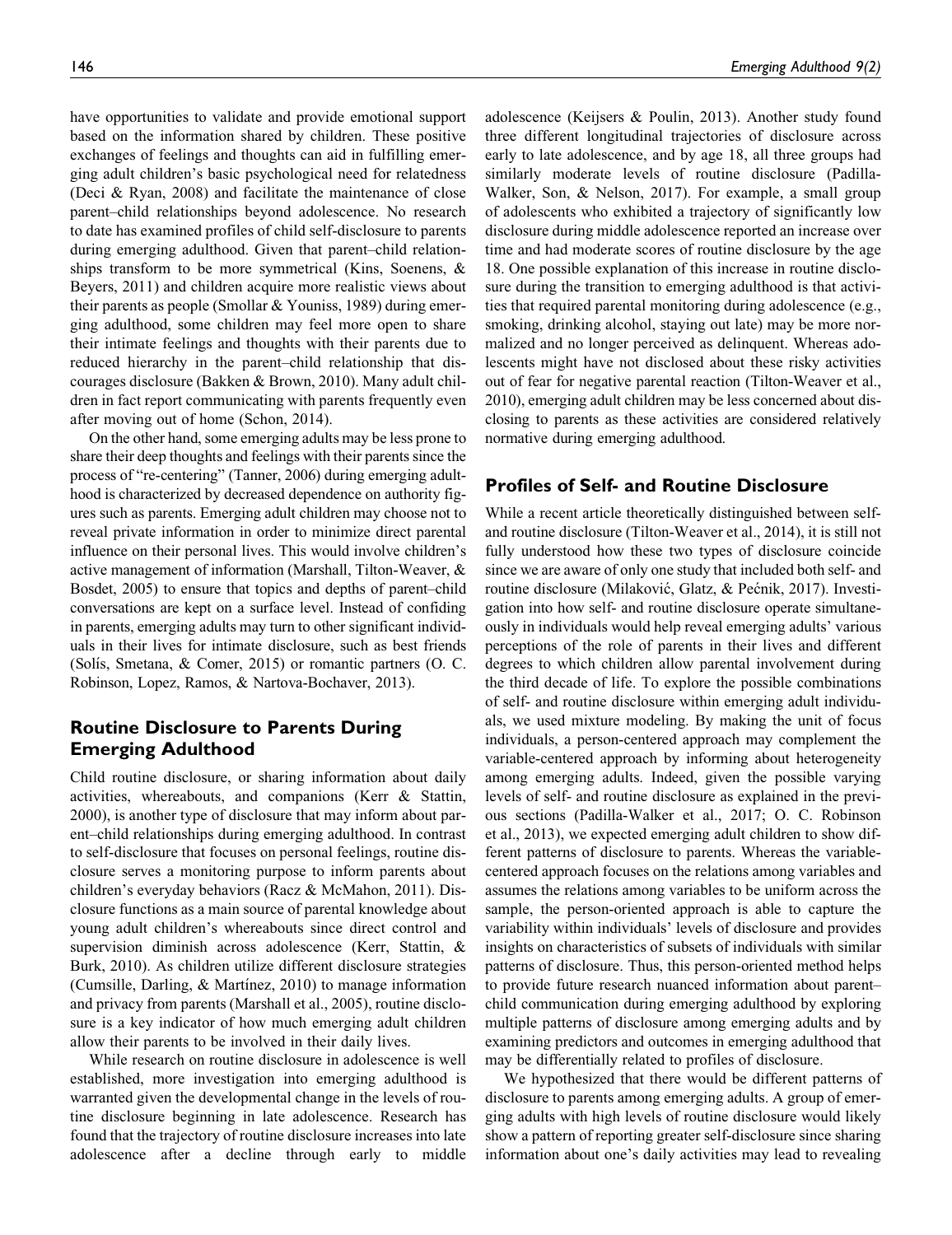deep feelings and thoughts (Tilton-Weaver et al., 2014) based on the high positive correlation  $(> 70)$  between the two constructs (Milaković et al., 2017). However, given the qualitative differences (e.g., depth of information) between self- and routine disclosure and the prior findings that adolescents report varying levels of disclosure based on different domains (Smetana, Villalobos, Tasopoulos-Chan, Gettman, & Campione-Barr, 2009), we expected this pattern to vary within individuals in that some emerging adults would report lower levels of self-disclosure despite their frequent disclosure about daily activities.

Additionally, levels and patterns of child disclosure to parents were expected to differ across parent gender. Past research suggests that not only do children disclose to mothers more frequently and openly (Scabini, Marta, & Lanz, 2007) than to fathers as reported by children (Vieno, Nation, Pastore, & Santinello, 2009) and parents (Keijsers, Frijns, Branje, & Meeus, 2009) but that disclosure to mothers and fathers also has a differing impact on parent–child relationships and subsequent child behavior (Padilla-Walker & Son, 2018). The separation–individuation processes with fathers and mothers during emerging adulthood have been found to differ in that the father–child relationship evolves more gradually to be symmetrical, while mother–child relationship is already similar to friendship at the beginning of young adulthood (Buhl, 2008). The perceived symmetry in mother–child relationships may motivate emerging adult children to disclose more fully and regularly to mothers with expectations that disclosure be received with acceptance and support. On the contrary, the perceived hierarchy remaining in father–child relationships during emerging adulthood may discourage disclosure in order to avoid exertions of unwanted parental influence following disclosure. We thus expected emerging adults to report higher levels of both routine and selfdisclosure to mothers than to fathers.

# **Predictors of Disclosure Profiles**

In order to identify characteristics that would foster optimal patterns of disclosure in emerging adults, our second goal was to examine parent-driven, child-driven, and demographic factors as predictors of disclosure. Given the importance of autonomy during emerging adulthood, we examined whether parental autonomy support predicted different profiles of disclosure. While there have been hosts of positive outcomes regarding parental autonomy support during emerging adulthood (Padilla-Walker & Nelson, 2017), to our knowledge, only one cross-sectional study included parental behaviors as predictors to both routine and self-disclosure. Specifically, the study found parental support to be associated with higher levels of routine and self-disclosure among Croatian adolescents (Milakovic et al., 2017). Autonomy-supportive parenting can facilitate child disclosure, with research showing authoritative parenting (Almas, Grusec, & Tackett, 2011) to be linked with increased disclosure during adolescence. Since one of the primary reasons for nondisclosure is parental disapproval (Smetana et al., 2009), parenting that promotes autonomy may mitigate children's concerns about negative parental

reactions to their reports of whereabouts and feelings. Indeed, fostering an open, nonjudgmental environment through greater freedom in decision-making may encourage greater disclosure in emerging adult children (Kearney & Bussey, 2015). We thus expected greater parental autonomy support to be associated with greater disclosure.

Self-disclosure to best friends was also added as a predictor. Only self-disclosure and not routine disclosure to friends was chosen because the main function of routine disclosure as a monitoring tool seemed less relevant to the nature of friendship in emerging adulthood, which is characterized by voluntary and mutual connections and support (Barry, Madsen, Nelson, Carroll, & Badger, 2009). Beginning in adolescence and throughout emerging adulthood, children may rely on friendship to explore their identity (Collins & van Dulmen, 2006) and satisfy their basic needs such as relatedness (Ryan & Deci, 2000). This developmental shift from the salience of parents to friends may be reflected on how much private information emerging adult children share with friends versus parents, with less disclosure to parents being explained by high levels of disclosure to other significant confidants (e.g., best friends; Solís et al., 2015), especially in regard to sharing intimate feelings.

Additionally, three demographic factors (gender, family structure, college attendance) were assessed as predictors. Gender differences in the profiles of disclosure were expected to emerge, as previous research has shown that girls report higher levels of disclosure to parents than do boys during emerging adulthood (Jiang, Yang, & Wang, 2017). Regarding family structure, single-parent homes were compared to two-parent homes. Studies have found that both parents (Padilla-Walker, Harper, & Bean, 2011) and children (Bumpus & Rodgers, 2009) in single-parent households report lower levels of child routine disclosure than those in two-parent families, which may in part be due to single parents spending less time with children due to greater work hours. Despite the challenges related to the family structure (e.g., parental conflict; Hutchinson, Afifi, & Krause, 2007), many single-parent families are resilient (Larson, Dworkin, & Gillman, 2001) and report similar levels of family cohesion compared to two-parent families (Hornberger, Zabriskie, & Freeman, 2010). We further explored how college or university students may collectively show similar patterns than other emerging adults who are not enrolled in college (i.e., the forgotten half; Rosenbaum, 2001) by including college attendance as a predictor. As attending college often involves receiving financial assistance from parents (Johnson, 2013), we hypothesized that emerging adults who are attending college would disclose more to their parents because receiving material support from parents may lead emerging adults to feel that their parents have more legitimate authority to be involved in their lives and therefore feel greater obligations to disclose.

## **Outcomes of Disclosure Profiles**

The current study also considered outcomes that may help identify emerging adults with similar characteristics and levels of disclosure who might be at risk of "floundering." Studies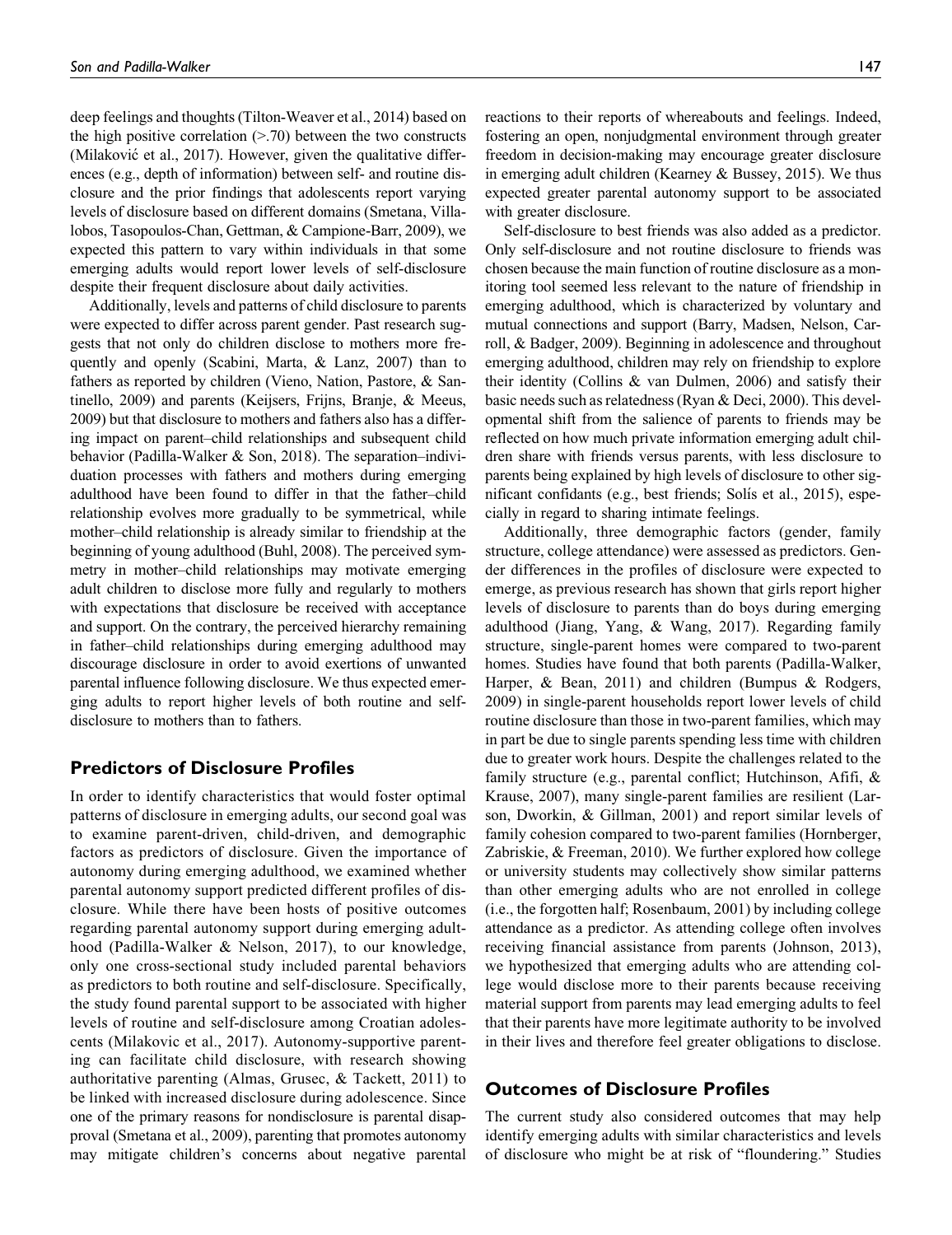have indicated routine disclosure to be negatively linked with problem behaviors (e.g., risk behaviors; Urry, Nelson, & Padilla-Walker, 2011) and self-disclosure to be positively associated with better parent–child relationships (e.g., relationship satisfaction; Jiang et al., 2017) during emerging adulthood. To extend the findings on the influence of intimate and routine disclosure on child development, the third goal of the study was to examine how profiles of disclosure were related to behavioral (delinquency and prosocial behavior toward family) and emotional (depression) outcomes in emerging adulthood. Through child disclosure, parents become aware of specific needs of their children and can provide resources tailored to those needs. Such parental help may include emotional support to promote emotional health (e.g., reduced depression) as well as appropriate levels of monitoring and guidance to encourage adaptive behaviors (e.g., prosocial behavior and delinquency).

In addition to eliciting parental emotional support, selfdisclosure may lead to lower levels of depression because sharing personal feelings and thoughts facilitates expression of an emerging adult's unique self. Engaging in acts that involve authenticity enhances positive emotional development. For example, authenticity to parents (e.g., openly sharing deepest thoughts and feelings) has been associated with higher positive mental health and well-being in adult children (O. C. Robinson et al., 2013). In terms of child behavioral outcomes, increased parental knowledge of child's whereabouts and secrets through disclosure may present more opportunities for parent–child conversations and parental socialization that are directed at promoting prosocial behavior and discouraging delinquent behaviors. That is, given the information provided by their children, parents may facilitate discussions that focus on the child's optimal development. Further, increased intimacy through self-disclosure (Greene, Derlega, & Mathews, 2006) may motivate children to engage in prosocial behavior toward family as a way to maintain the positivity in the parent–child relationship.

## **Method**

#### *Participants and Procedure*

The data were taken from Waves 8–10 of the Flourishing Families Project, a longitudinal study of adolescent development. Participants consisted of 449 emerging adults, 49% male, 65% college students, 33% single-parent families, *M* (range) age = 18.4 (16–21) years at Wave 8, 19.3 (17–22) years at Wave 9, 20.3 (18–23) years at Wave 10,  $SD$  age  $= 1.04$ , from the United States. In terms of living situation,  $77\%$  at Wave 8, 60% at Wave 9, and 43% at Wave 10 indicated living with parents while the rest lived in dorms or apartments by themselves, with roommates, or with romantic partners. Regarding ethnicity, 68% of families were European American, 11% were African American, and 23% were multiethnic or other ethnicities. Of the single-parent families, 92% of the children were living with their mothers and 8% lived with their fathers, and they reported about both

**Table 1.** Demographic Characteristics of Participants at Time 1.

| Variables                                        | n   | %    |  |  |  |  |
|--------------------------------------------------|-----|------|--|--|--|--|
| Age                                              |     |      |  |  |  |  |
| 16                                               | 3   | 0.7  |  |  |  |  |
| 17                                               | 91  | 20.3 |  |  |  |  |
| 18                                               | 174 | 38.8 |  |  |  |  |
| 9                                                | 106 | 23.6 |  |  |  |  |
| 20                                               | 67  | 15.0 |  |  |  |  |
| 21                                               | 8   | 1.8  |  |  |  |  |
| Gender                                           |     |      |  |  |  |  |
| Female                                           | 230 | 51.2 |  |  |  |  |
| Male                                             | 219 | 48.8 |  |  |  |  |
| Ethnicity                                        |     |      |  |  |  |  |
| European American                                | 298 | 67.7 |  |  |  |  |
| African American                                 | 47  | 10.7 |  |  |  |  |
| Multiethnic                                      | 90  | 20.5 |  |  |  |  |
| Other                                            | 5   | IJ   |  |  |  |  |
| Living situation                                 |     |      |  |  |  |  |
| Living with parents                              | 345 | 76.8 |  |  |  |  |
| Living in dorms or apartments                    | 104 | 23.2 |  |  |  |  |
| College status                                   |     |      |  |  |  |  |
| Attending college or vocational training program | 227 | 65.3 |  |  |  |  |
| Not attending college                            | 147 | 34.7 |  |  |  |  |
| Family structure                                 |     |      |  |  |  |  |
| Single-parent family                             | 146 | 32.5 |  |  |  |  |
| Two-parent family                                | 303 | 67.5 |  |  |  |  |

 $Note. N = 449.$ 

parents whenever possible ( $n = 441$  for mothers,  $n = 383$  for fathers). Frequencies for demographic characteristics of the sample at Wave 8 are shown in Table 1. Emerging adults participated every year starting in 2007, and longitudinal retention was 89% from Wave 1 to Wave 10. However, data for the current study were taken only from Waves 8–10 because that is when young people were making the transition to adulthood. The retention rate across the three waves was 97%. Regarding the demographic and study variables, there were no differences between those who stayed in the project and those who did not.

Institutional review board approval was obtained from the sponsoring university. At Wave 1, families were randomly selected from targeted census tracts that mirrored the socioeconomic and racial stratification of local school districts from a large northwestern city in the United States. Based on whether they had a child between the ages of 11 and 14 years in the home, families were contacted directly and asked to participate. Of the 692 eligible families contacted, 422 (61%) responded and agreed to participate in the project. In an attempt to capture the socioeconomic and ethnic diversity of the local area, 77 (15%) additional families were recruited into the study through referrals and fliers. Data collection began in May each year by administering questionnaires in the family home for the first five waves of the study, but methodology was shifted to online questionnaires for Wave 6 through 10. Waves 8, 9, and 10 will hereafter be referred to as Time 1, 2, and 3, respectively.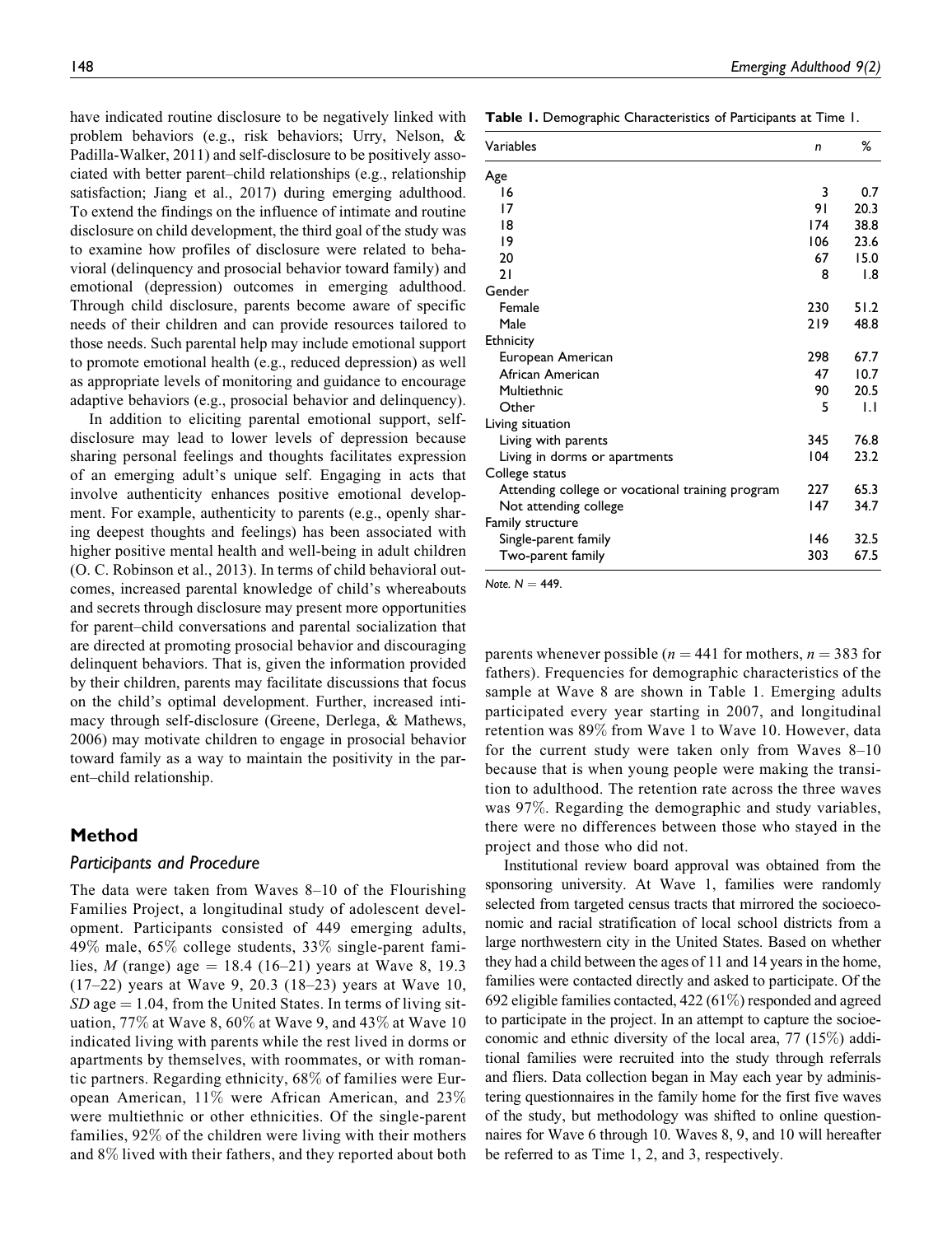## *Measures*

*Demographic variables.* Demographic variables included gender  $(0 = female, 1 = male)$ , family structure  $(0 = two.parent fan$ *ilies*,  $1 = single-parent families$ , and college attendance (0  $=$ not attending college or vocational training program,  $1 =$ attending college or vocational training program) at Time 1.

*Parental autonomy granting.* Emerging adults responded to 5 items from the Parenting Styles and Dimensions Questionnaire (C. C. Robinson, Mandleco, Olsen, & Hart, 2001) assessing parental autonomy granting (e.g., "My parent takes my desires into account before asking me to do something") at Time 1. Responses were given on a scale ranging from 1 (never) to 5 (*always*), with higher scores indicating greater parental autonomy granting. Cronbach's as for this scale were .88 for child report of mothers and .92 for fathers.

*Self-disclosure to parents and best friends.* Emerging adults' selfdisclosure to mother, father, and a best friend was assessed at Time 2 using the Intimate Disclosure subscale from the Social Provisions Questionnaire (3 items; Carbery & Buhrmester, 1998). Emerging adults answered questions on a scale ranging from 1 *(little or none)* to 5 *(the most)*, with higher scores reflecting greater levels of intimate self-disclosure to that person ( $\alpha = .89$  for mothers,  $\alpha = .91$  for fathers,  $\alpha = .93$  for best friends). Sample questions included "How much do you share secrets and private feelings with this person?" and "How much do you talk to this person about things that you don't want others to know?"

*Routine disclosure to parents.* Young adults reported their levels of disclosure about daily activities separately for mothers and fathers at Time 2 using 5 items adapted from Kerr and Stattin  $(2000)$ . Responses ranged from 1 *(never)* to 5 *(always)*, with higher scores indicating greater routine disclosure (e.g., "I tell my parent about what I do with my free time," "I tell my parent about what I do at night and on weekends"). Cronbach's  $\alpha$ s for this scale were .88 for mothers and .91 for fathers.

*Delinquency.* Nine questions were asked to assess young adult children's delinquent behavior at Time 3 (Barber, Stolz, Olsen, & Maughn, 2005). Responses ranged from 0 (not true) to 2 (often true), with higher scores representing higher levels of delinquency. Sample items included "I lie or cheat" and "I use alcohol or drugs" ( $\alpha = .76$ ).

*Depression.* Emerging adults reported on their own depression at Time 3 using the 20-item Center for Epidemiological Studies Depression Scale for Children (CES-D; Weissman, Orvaschel, & Padian, 1980). As data for this study come from later waves of a longitudinal project, the CES-D for children as opposed to the adult version was measured to be consistent with previous waves. Participants rated the degree to which they have experienced each item in the past week on a scale from 1 *(not at all)* to 4 (a lot). Higher scores indicate greater depressive

*Prosocial behavior toward family.* Prosocial behavior toward family was assessed at Time 3 using a modified version of the Kindness and Generosity subscale of the Values in Action Inventory of Strengths (Peterson & Seligman, 2004). The original measure was designed to assess behaviors toward strangers, and the current study used 5 of these original items to assess emerging adults' prosocial behavior toward family members ( $\alpha$  = .91; e.g., "I really enjoy doing small favors for my family") on a scale ranging from 1 (not like me at all) to 5 (very much like me). Higher scores were indicative of more prosocial behavior toward family.

## *Data Analyses Procedures*

Latent profile analysis (LPA) was performed using Mplus (Version 7.4; Muthén & Muthén, 2016) to identify groups of emerging adults based on their routine and self-disclosure to parents. All analyses were conducted using two separate models, one for the child reports of mothers and one for fathers. To determine the number of classes, we examined fit indices beginning with one class and adding classes incrementally. Both statistical and conceptual standards were taken into consideration when making decisions about the best class solution. The following statistical indices were used to evaluate the class solution. The Akaike information criterion (AIC), the Bayesian information criterion (BIC), and the sample size–adjusted Bayesian information criterion (SSABIC) were interpreted such that the lowest values indicated the best fit, with the SSABIC adjusting for sample size penalty (Sclove, 1987). The Vuong–Lo–Mendell–Rubin (VLMR) test and the Lo–Mendell–Rubin (LMR) adjusted likelihood ratio test provided comparisons between models with significance  $(p \text{ value})$  of model fit with one additional class (Lo, Mendell, & Rubin, 2001). We also examined entropy values to evaluate the quality of classification, with values closer to 1 indicating better classification of cases (Ramaswamy, DeSarbo, Reibstein, & Robinson, 1993).

Following the LPA, we used the three-step approach (Lanza, Tan, & Bray, 2013) to perform multinomial logistic regressions to examine the predictors of class membership (gender, family structure, self-disclosure to best friends, college attendance, and parental autonomy granting). We then examined the differences in class means on outcome variables (delinquency, depression, prosocial behavior) using the BCH auxiliary procedure. The BCH method is preferred over the three-step method (e.g., DU3STEP) when examining continuous distal outcomes because BCH prevents class changes, to which the original three-step approach is susceptible (Asparouhov & Muthén, 2014).

Missing data were considered to be minimal (i.e., less than 5%; Schafer, 1999) as the general missingness of the study was 2%. That is, 2% of the participants had incomplete data on all study variables. The specific level of missingness for each time point was 0.5% for Time 1, 1.4% for Time 2, and 0% for Time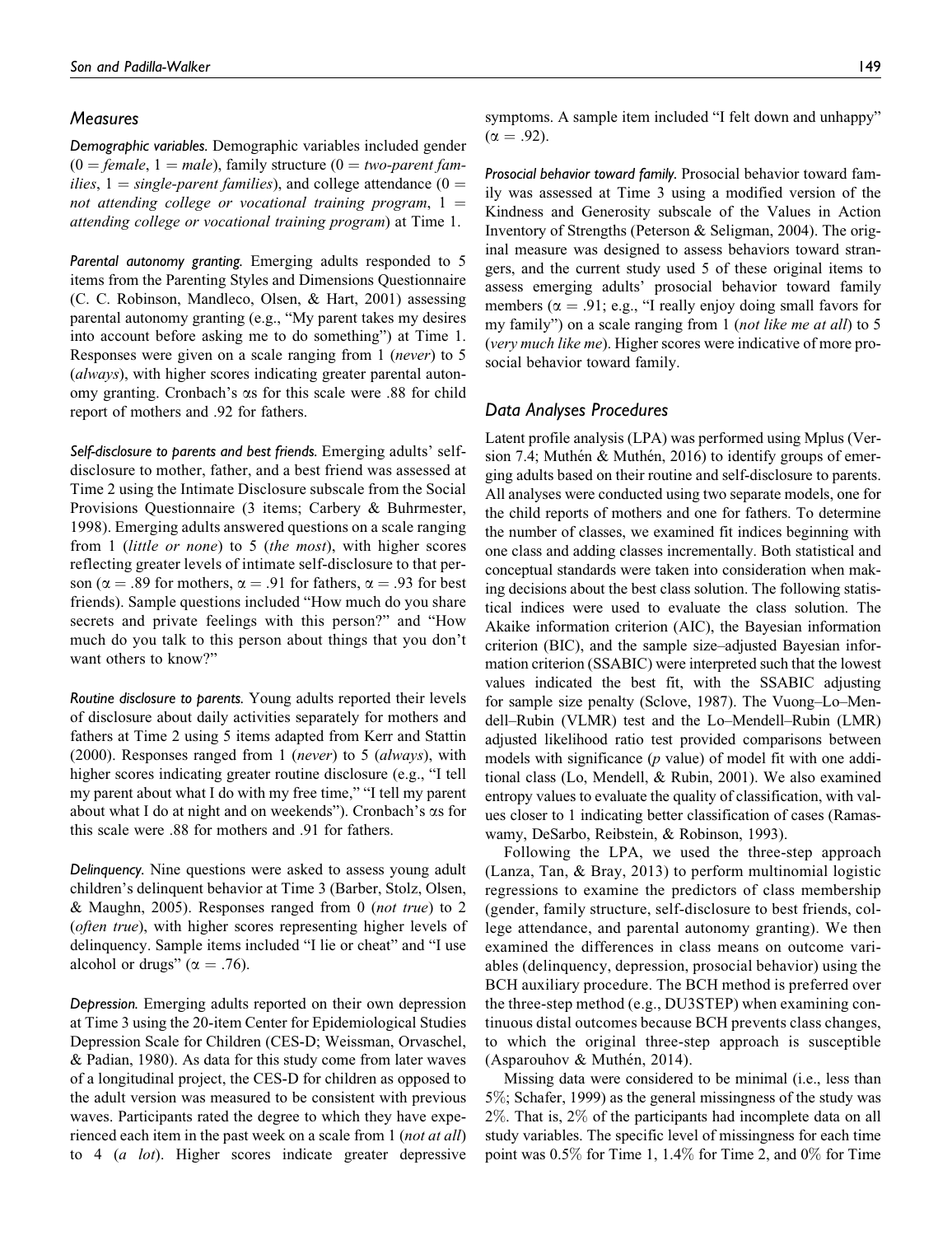| Variables             |                      |                    |                      | 4      |           | 6         |           |
|-----------------------|----------------------|--------------------|----------------------|--------|-----------|-----------|-----------|
| 1. Routine disclosure |                      | .47 <sup>***</sup> | .45***               | .05    | $-.12*$   | $-.22***$ | .32***    |
| 2. Self-disclosure    | .43 ***              |                    | .25 ***              | .17*   | $-.19***$ | $-.14**$  | .25***    |
| 3. Autonomy granting  | $.30***$             | .30***             |                      | .04    | $-.08$    | $-.13*$   | .23***    |
| 4. Self-disclosure BF | $.15**$              | .23***             | .05                  |        | .05       | .05       | $.10*$    |
| 5. Delinquency        | $-.10$               | $-.15**$           | $-.02$               | .05    |           | .21 ***   | $-.17***$ |
| 6. Depression         | $-.10$               | $-.10*$            | $-.20***$            | .05    | $.21***$  |           | $-.18***$ |
| 7. Prosocial behavior | .38***               | .33***             | .36***               | $.10*$ | $-.17***$ | $-.18***$ |           |
| м                     | $3.66\backslash3.29$ | $2.37$ \1.87       | $3.47\backslash3.29$ | 3.62   | .40       | .8        | 4.34      |
| SD                    | $0.80\backslash0.94$ | 1.04\0.92          | $0.89$ \ $1.02$      | 1.14   | .28       | .57       | .68       |
| Range                 | I-5                  | $-5$               | I-5                  | 1–5    | $0 - 2$   | l –4      | I-5       |

**Table 2.** Descriptive Statistics and Correlations of all Continuous Study Variables.

*Note.* All correlations below the diagonal are for reports of disclosure to mother and mother's parenting, and above the diagonal are for disclosure to father and father's parenting. Means and standard deviations before the slash indicate reports of disclosure to mother and mother's parenting and after the slash are for disclosure to father and father's parenting.  $BF = best$  friend.

\**p* < .05. \*\**p* < .01. \*\*\**p* < .001.

3. Missing data at the item level were considered to be missing completely at random (MCAR) based on the nonsignificant result of the Little's test. Missing data patterns were further examined, and we found that 7% of the participants reported on disclosure to only mother and not father because they were from single-parent families. However, testing of the covariatedependent missingness using family structure as a covariate produced nonsignificant  $\chi^2$  distance, thus MCAR was also assumed at the parent level, and the maximum likelihood feature was applied during the entire LPA procedure.

## **Results**

## *Descriptive Statistics and Measurement Invariance*

Descriptive statistics and correlations for all continuous study variables are shown in Table 2. For the disclosure to mother model, parental autonomy granting and prosocial behavior were correlated with routine and self-disclosure in the expected direction. In addition, delinquency and depression were associated with self-disclosure to mother in the expected direction. Regarding disclosure to father, parental autonomy granting, delinquency, depression, and prosocial behavior were significantly related to both routine and selfdisclosure in the expected direction.

Prior to conducting main analyses, measurement invariance of disclosure items for mothers and fathers was tested to verify the equivalence of measurement across parents. To account for the nonindependence of observations (children's responses about disclosure to both fathers and mothers), we followed the recommended procedure wherein residuals of the items as well as the factors were correlated across the mother–child and father–child models (Claxton, Deluca, & van Dulmen, 2015; Tagliabue & Lanz, 2014). Measurement invariance was assessed in the order of configural, metric, scalar, and strict invariance (Vandenberg & Lance, 2000), and the models were compared using cutoff points of  $\Delta$ CFI < .01 and of  $\Delta$ RMSEA < .015 (Chen, 2007). Configural invariance was established by uniformly specifying the parent models. When comparing a freely estimated model with a model that constrained factor loadings to be equal across parent groups, metric invariance was achieved for both routine ( $\Delta$ CFI = .001,  $\Delta$ RMSEA = .004) and self-disclosure ( $\Delta$ CFI = .000,  $\Delta$ RMSEA = .000). However, imposing the equality constraint on the factor loadings and intercepts degraded the model fit. Further investigation revealed that means for self- and routine disclosure items were higher for child reports of mothers than of fathers. Thus, configural and metric invariances were established.

# *Latent Profile Membership*

*Disclosure to mothers.* The latent profiles were identified based on routine and self-disclosure to mothers at Time 2. The model was identified, and a total of five classes were examined (see Table 3). There was clear improvement in model fit when moving from one to two classes. There was reduced model fit when moving from two classes to three and subsequently. The twoclass solution was thus selected based on the relative amount of decrease in terms of the AIC, BIC, and SABIC values; the significance of LMR and VLMR tests; and parsimony. It is of note that the two-class solution fit the data best at Times 1 and 3 as well. The routine and self-disclosure levels of the two-class solution are shown in Figure 1. Emerging adults in the first class (79%) had average, moderate scores on routine disclosure ( $M =$ 3.60), and lower scores on self-disclosure ( $M = 1.96$ ) to mothers. This group was labeled as the "routine disclosers." The second class (21%), which was labeled as the "frequent disclosers," consisted of emerging adult children who reported high levels (little more than one SD above the mean of the whole sample) of self-disclosure ( $M = 3.90$ ) and higher-than-average scores of routine disclosure ( $M = 3.87$ ) to mothers. We estimated difference in the means between classes by creating new parameters and testing them using the model constraint command. Mean levels of both routine and self-disclosure were significantly different between Classes 1 and 2 at  $p < .05$ .

*Disclosure to fathers.* The number of classes for disclosure to fathers was determined following the same steps. The model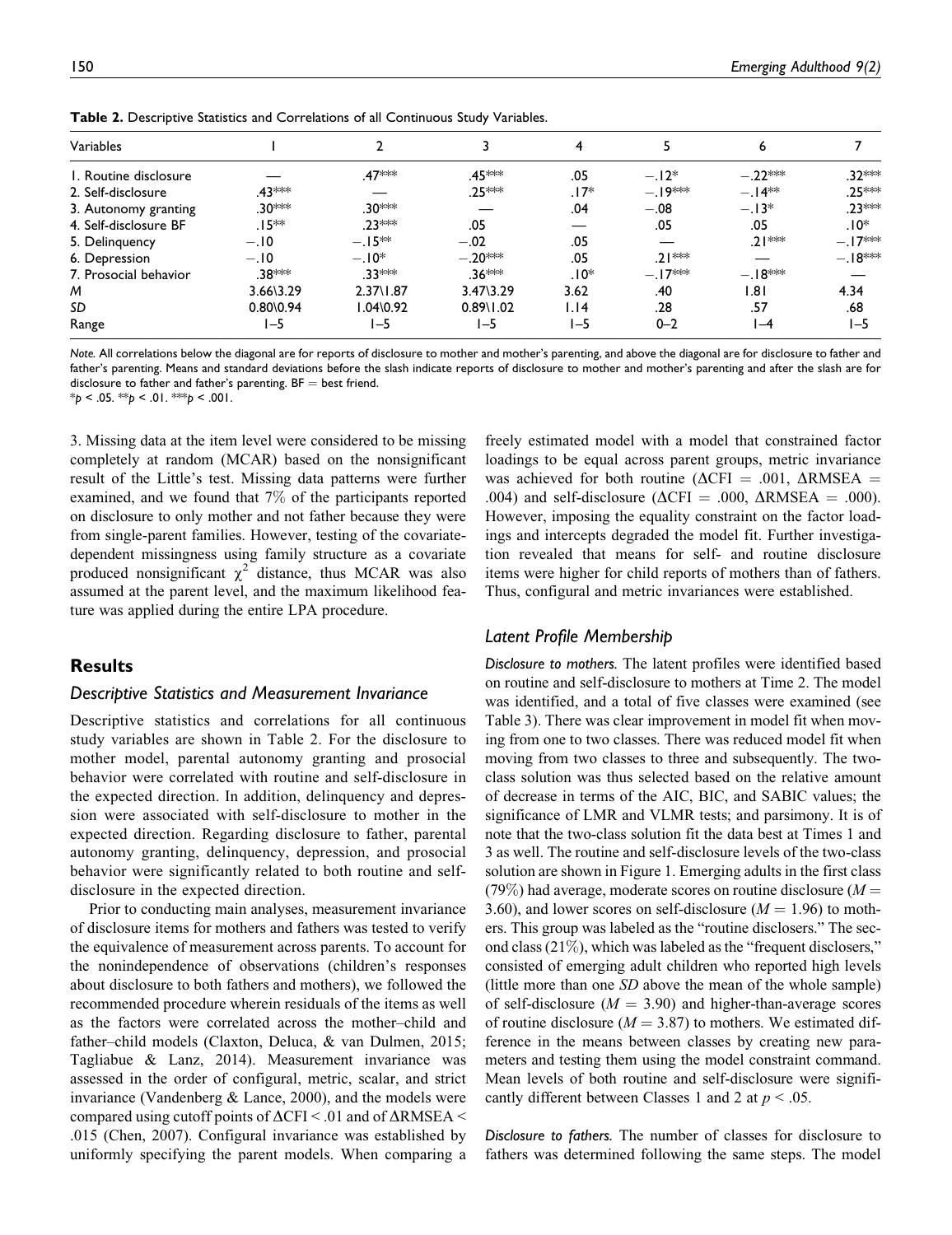| <b>Classes</b> | Class Percentage  | AIC.     | <b>BIC</b> | <b>SABIC</b> | <b>LMR</b> | <b>VLMR</b> | Entropy |
|----------------|-------------------|----------|------------|--------------|------------|-------------|---------|
| Mother         |                   |          |            |              |            |             |         |
|                | $100 (n = 441)$   | 2.048.86 | 2.069.31   | 2.053.44     |            |             |         |
| $\mathbf{z}$   | 79. 2 I           | 1.977.42 | 2,010.13   | 1,984.74     | p < .001   | p < .001    | .82     |
|                | 63, 23, 14        | 1.974.48 | 2.019.45   | 1.984.55     | $p = .225$ | $p = .209$  | ا7.     |
| 4              | 38, 32, 24, 6     | 1.967.52 | 2.024.77   | 1.980.34     | $p = .528$ | $p = .515$  | .76     |
|                | 35, 33, 15, 14, 3 | 1.963.18 | 2.032.70   | 1.978.75     | $p=.288$   | $p = .279$  | .63     |
| Father         |                   |          |            |              |            |             |         |
|                | $100 (n = 383)$   | 1,781.75 | 1.801.49   | 1,785.63     |            |             |         |
| $\mathbf{2}$   | 85.15             | 1.700.54 | 1.732.12   | 1.706.74     | $b = .051$ | $p=.045$    | .86     |
|                | 73.21.6           | 1.666.82 | 1.710.25   | 1.675.35     | b < .001   | b < .001    | .84     |
| 4              | 44, 15, 5, 36     | 1.573.12 | 1.628.40   | 1.583.98     | $p = .072$ | $p = .064$  | .94     |
|                | 35, 32, 12, 16, 5 | 1.564.84 | 1,631.96   | 1.578.02     | $b = .189$ | $p = .172$  | .82     |

**Table 3.** Relative Model Fit by Number of Latent Classes.

*Note.* Information criteria values in bold represent the best fitting class.  $AIC = Akaike$  information criterion; BIC = Bayesian information criterion; LMR = Lo– Mendell-Rubin; VLMR = Vuong-Lo-Mendell-Rubin.



**Figure 1.** Emerging adult children's profiles of disclosure to mothers.

was identified, and the fit indices (BIC and SABIC) indicated that the four-class solution fit our data best (see Table 3). The LMR and VLMR tests were marginally significant. It is also of note that entropy was the highest for the four-class solution (.94). Notably, the four-class solution fit the data best at Times 1 and 3 as well. Figure 2 shows the average levels of routine and self-disclosure to fathers for each latent class. Class 1 represented 44% of the sample, which consisted of emerging adults who reported relatively low levels of both self  $(M =$ 1.11) and routine ( $M = 2.83$ ) disclosure. We referred to this group as "infrequent disclosers." Emerging adults in Class 2  $(15\%)$  had high levels (little more than one SD above the mean of the whole sample) of self-disclosure  $(M = 3.01)$  and about a half SD above the mean for routine disclosure ( $M = 3.96$ ). This group was labeled as the "frequent disclosers." The third class (5%) consisted of emerging adults who reported the highest levels of self-disclosure ( $M = 4.34$ ), which was more than two SD above the mean, and high levels of routine disclosure ( $M =$ 3.97) to fathers, with the level of self-disclosure being higher than routine disclosure. We referred to this group as "intimate disclosers." Finally, Class 4 (36%) had average levels of routine ( $M = 3.44$ ) and lower levels of self-disclosure ( $M =$ 1.99). This group was called "routine disclosers." Using the

same procedure to test for the mean differences in disclosure between classes, the results showed that the levels of routine disclosure did not differ significantly between Classes 2 and 3. All other mean levels of routine and self-disclosure were significantly different across classes.

Post hoc analyses were conducted to confirm the distinctiveness of disclosure profiles by parent genders. We performed a manual three-step estimation procedure to construct a father model that used the posterior class probabilities and most likely latent class membership of the mother model. This method forced the father model to have the same number of classes and class proportions as the mothers' optimal configurations (two-class solution), making the patterns of disclosure to fathers look exactly like those of disclosure to mothers. The same procedure was applied to examine a mother model using the latent class probabilities for most likely class membership of the optimal father model (fourclass solution). Based on the fit indices and the  $\chi^2$  difference test for the Satorra–Bentler scaled  $\chi^2$  (Bryant & Satorra, 2012), having the separate father and mother models was significantly more advantageous than forcing the profiles of disclosure to match each other (mother model: SABIC diff  $=$ 1,069.55,  $\chi^2$ <sub>diff</sub> $(2)$  = 325.56, correction factor = 3.13, *p* < .001; father model: SABIC diff = 1,742.17,  $\chi^2$ <sub>diff</sub>(10) = 1,153.72, correction factor = 1.52,  $p < .001$ ).

## *Predictors and Outcomes of Profiles*

*Disclosure to mothers.* Using the R3STEP approach, we examined whether gender, family structure, college attendance, self-disclosure to friend, and parental autonomy granting at Time 1 predicted class membership. Table 4 shows results from a logistic regression with Class 1 (routine disclosers) as the base category. Compared to "routine disclosers," "frequent disclosers" had fewer male members, more single-parent families, higher levels of parental autonomy granting at the initial time point, and higher levels of self-disclosure to best friends. College attendance was not a significant predictor. We then used the BCH method to evaluate the mean differences between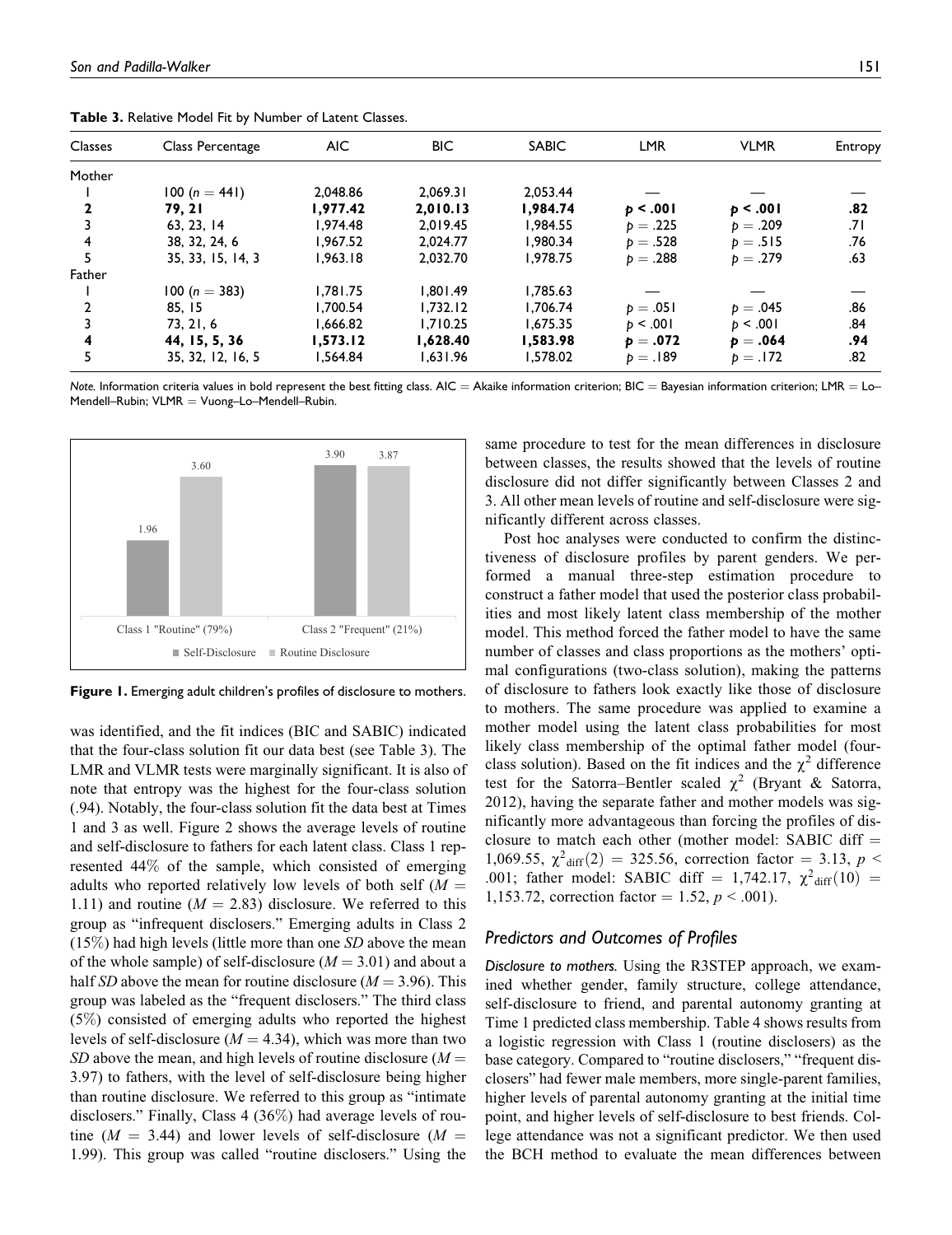![](_page_8_Figure_1.jpeg)

**Figure 2.** Emerging adult children's profiles of disclosure to fathers.

**Table 4.** Logistic Regression Parameters Class Membership for Disclosure to Parents.

| Mother             | Routine                     |                             |               |
|--------------------|-----------------------------|-----------------------------|---------------|
| 2 (Frequent)       | B (SE)                      |                             |               |
| Male               | $-1.09$ (.33)**             |                             |               |
| Single parent      | $0.67$ $(.31)*$             |                             |               |
| Autonomy granting  | $0.81$ (.25) <sup>**</sup>  |                             |               |
| Self-disclosure BF | $0.51$ (.24) <sup>**</sup>  |                             |               |
| College attendance | 0.01(0.38)                  |                             |               |
|                    |                             | $\overline{2}$              | 3             |
| Father             | Infrequent                  | Frequent                    | Intimate      |
| 2 (Frequent)       | B (SE)                      | B (SE)                      | B (SE)        |
| Male               | $-0.06$ (.33)               |                             |               |
| Single parent      | $0.07$ $(.38)$              |                             |               |
| Autonomy granting  | $0.55$ (.20) <sup>**</sup>  |                             |               |
| Self-disclosure BF | $0.43$ (.13) <sup>**</sup>  |                             |               |
| College attendance | $-0.04$ (.34)               |                             |               |
| 3 (Intimate)       |                             |                             |               |
| Male               | $-0.45$ (.51)               | $-0.40$ (.57)               |               |
| Single parent      | 0.56(.53)                   | 0.48(.59)                   |               |
| Autonomy granting  | $0.66$ $(.28)*$             | 0.10(0.32)                  |               |
| Self-disclosure BF | $-0.01$ (.11)               | $-0.44$ (.14) <sup>**</sup> |               |
| College attendance | 0.15(0.28)                  | 0.19(0.36)                  |               |
| 4 (Routine)        |                             |                             |               |
| Male               | 0.18(0.26)                  | 0.23(0.34)                  | $0.63$ (.52)  |
| Single parent      | $-0.63$ (.35)               | $-0.70$ (.43)               | $-1.19(.55)*$ |
| Autonomy granting  | $0.58$ (.14)***             | $0.02$ (.20)                | $-0.08$ (.77) |
| Self-disclosure BF | $0.55$ $(.24)$ <sup>*</sup> | 0.12(0.26)                  | $0.56(25)*$   |
| College attendance | $-0.37$ (.48)               | $-0.33$ (.56)               | $-0.52$ (.53) |

 $Note.$   $BF = best$  friend.

\**p* < .05. \*\**p* < .01. \*\*\**p* < .001.

classes based on the outcomes (delinquency, depression, prosocial behavior toward family) at Time 3. Our results indicated that "frequent disclosers" had higher levels of prosocial behavior toward family than "routine disclosers" (see Table 5). There were no significant mean differences based on delinquency and depression.

*Disclosure to fathers.* The same procedure was carried out to examine predictors and outcomes of emerging adults' disclosure to fathers. Results of multinomial logistic regressions are shown in Table 4, with the base category being switched across regressions to make all pairwise comparisons. It is of note that Class 2 (frequent disclosers), Class 3 (intimate disclosers), and Class 4 (routine disclosers) all reported higher levels of parental autonomy granting than Class 1 (infrequent disclosers). Also, "routine disclosers" had fewer emerging adults from single-parent homes compared to "intimate disclosers." Regarding self-disclosure to best friend, "frequent disclosers" and "routine disclosers" had higher scores than "infrequent disclosers" and "intimate disclosers." College attendance did not significantly predict the patterns of disclosure to fathers. Next, mean differences of outcomes at Time 3 were examined using the BCH approach (see Table 5). Most notably, Class 1 (infrequent disclosers) had higher levels of delinquency than "frequent disclosers" and "intimate disclosers," higher levels of depression than "intimate disclosers" and "routine disclosers," and the lowest level of prosocial behavior toward family. Of additional note, "routine disclosers" had higher levels of delinquency and depression than "intimate disclosers" and lower prosocial behavior toward family than "frequent disclosers" and "intimate disclosers." Interestingly, "intimate disclosers" reported significantly lower levels of depression than all other groups.

## **Discussion**

Research on self-disclosure and routine disclosure has mainly studied the two constructs separately without considering how both types of disclosure may operate simultaneously in individuals. In an attempt to integrate the two bodies of disclosure research, our purpose was to (a) examine emerging adult children's patterns of self- and routine disclosure to parents by employing a person-centered approach and (b) explore predictors and outcomes that are associated with the profiles of child disclosure. Results indicated that emerging adults report two distinct patterns in the levels of disclosure to mothers and four for fathers. Results also revealed associations between profile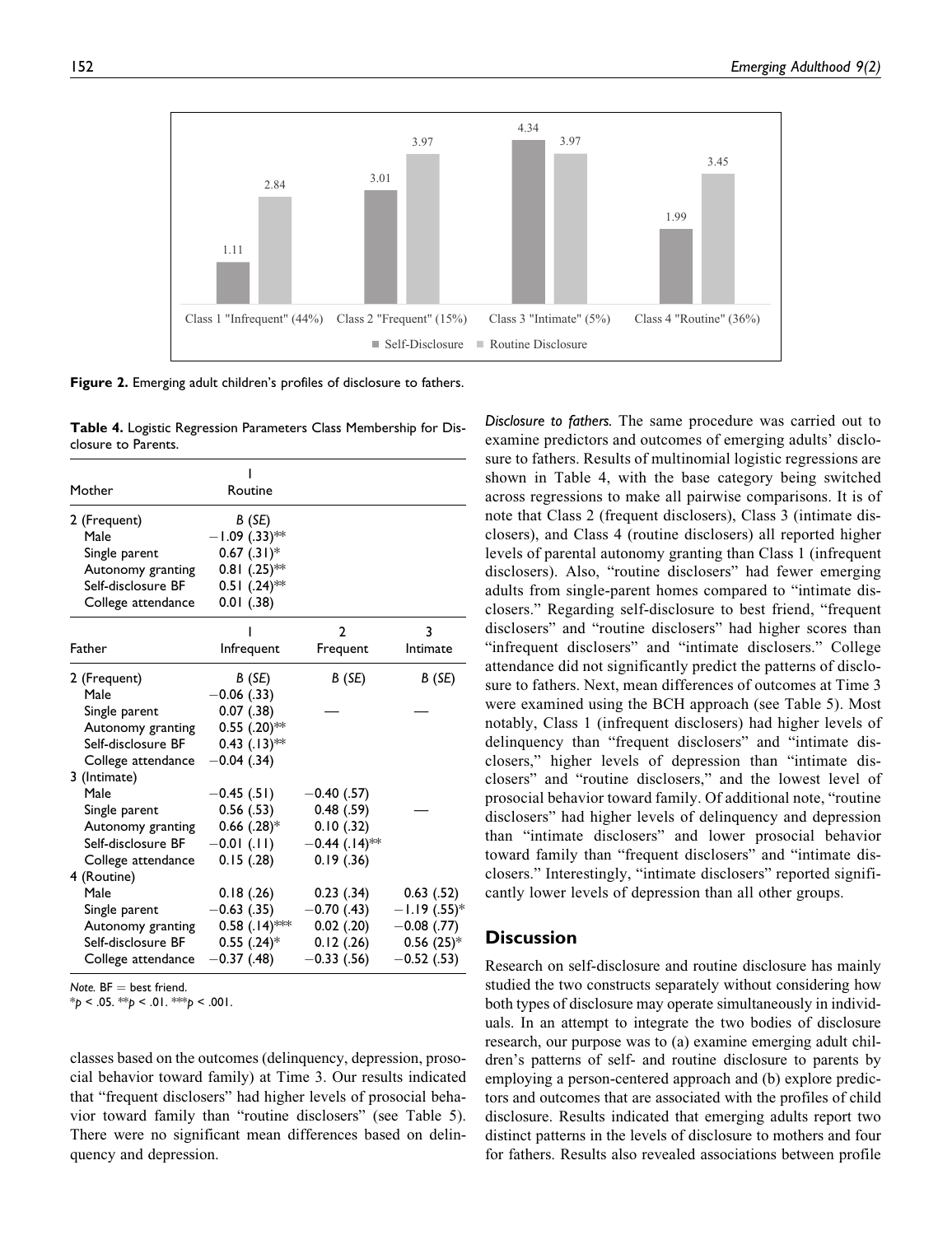| Mother             | Class 1<br>Routine        | Class 2<br>Frequent    | Overall $\chi^2$     |                     |                  |
|--------------------|---------------------------|------------------------|----------------------|---------------------|------------------|
| Delinguency        | 0.41(0.02)                | 0.35(0.03)             | 2.50                 |                     |                  |
| Depression         | 1.85(.04)                 | 1.69(.10)              | 1.77                 |                     |                  |
| Prosocial behavior | 4.26 $(.04)_{\circ}$      | 4.68 $(.07)_{h}$       | 24.84***             |                     |                  |
|                    | Class 1                   | Class 2                | Class 3              | Class 4             |                  |
| Father             | Infrequent                | Frequent               | Intimate             | Routine             | Overall $\chi^2$ |
| Delinquency        | $0.45$ (.03) <sub>a</sub> | 0.32 $(.04)_{b, c, d}$ | 0.25 $(.04)_{b, d}$  | 0.39 $(.02)_{a, c}$ | $21.27***$       |
| Depression         | $1.91(0.05)$ <sub>a</sub> | 1.76 $(.08)_{a, b}$    | 1.51 $(.09)_{\rm d}$ | 1.76 $(.06)_{b, c}$ | $17.95***$       |
| Prosocial behavior | 4.16 $(.06)_{\text{a}}$   | 4.63 $(.08)_{b}$       | 4.62 $(.12)_b$       | 4.35 $(.06)_{c}$    | 32.78 **         |

**Table 5.** Test of Mean Differences Across Outcome Variables as a Function of Class.

*Note.* Means with differing subscripts are statistically different at *p* < .05.  $*_{p}$  < .05.  $*_{p}$  < .01.  $*_{p}$  < .001.

membership and both predictors (parental autonomy granting, self-disclosure to best friend, gender, family structure, college attendance) at Time 1 and outcomes (delinquency, depression, prosocial behavior) at Time 3.

## *Patterns of Disclosure to Mothers and Fathers*

Large groups of emerging adults in the current study reported moderate levels of routine disclosure and low levels of selfdisclosure to both mothers (79%) and fathers (36%). The varying levels of self- and routine disclosure in individuals suggest that self-disclosure and routine disclosure are conceptually distinct concepts with unique functions, at least for a large group of emerging adults. This finding seems to be in line with previous studies on routine disclosure, which found the frequency of routine disclosure to increase to moderate levels by age 18 after a decrease across adolescence (Keijsers & Poulin, 2013; Padilla-Walker et al., 2017). One possible explanation for frequent routine disclosure in this group is that activities that are considered delinquent in adolescence (e.g., drinking alcohol, staying out late, smoking) become legal and relatively normative in emerging adulthood. Emerging adults may thus be open to sharing information about their whereabouts and activities to their parents because they are not as worried about invoking negative parental reactions (Tilton-Weaver et al., 2010). However, emerging adults in this group reported relatively low levels of self-disclosure to parents. This finding that the majority of emerging adults are not as willing to share their intimate matters to their parents may demonstrate emerging adult children's efforts to increase autonomy and privacy by managing parental access to information (Marshall et al., 2005). Indeed, keeping personal feelings from parents may be seen as an active strategy to readjust the parent–child relationship boundaries (i.e., re-centering; Tanner, 2006). Infrequent selfdisclosure may in part be due to children's perception of achieving adulthood since emerging adults identify "not being deeply tied to parents emotionally" as an important criterion for adulthood (Nelson & Barry, 2005). Whereas routine disclosure may be understood as mere *reporting* of what emerging adults do, self-disclosure may be interpreted as being more

vulnerable or not being emotionally independent. Emerging adults may also choose not to share their intimate thoughts with their parents in order to avoid receiving unwanted intervention from them (e.g., helicopter parenting).

Results also revealed a small group of emerging adults who reported high levels of routine *and* self-disclosure to both mothers  $(21\%)$  and fathers  $(20\%)$ . The work on parent–child relationships during emerging adulthood can shed light on understanding this group of individuals. During emerging adulthood, children acquire more realistic views about their parents (Smollar & Youniss, 1989) and develop more symmetrical relationships (Wintre, Yaffe, & Crowley, 1995), which can encourage disclosure (Bakken & Brown, 2010). Children in this group may regard their parents as their friends and be willing to open up. Indeed, compared to those who only engaged in routine disclosure or those who disclosed infrequently, emerging adults in this group reported higher levels of initial parental autonomy granting, self-disclosure to best friends, and being from single-parent homes. These findings are consistent with previous research on the importance of positive parenting in promoting autonomy and disclosure during emerging adulthood (Almas et al., 2011; Kins et al., 2009). When parents provide an open environment wherein differing opinions are respected, then children are likely to feel safe to share their thoughts frequently. While previous research has shown that emerging adults reveal their secrets more to their friends (Solís et al., 2015) or to romantic partners  $(O, C, Robin$ son et al., 2013) during emerging adulthood, our finding suggests that such self-disclosure to those with close relationships may not necessarily prevent disclosure to parents. In fact, the positive association between self-disclosure to friends and parents indicates that emerging adults who are authentic to their friends may also transfer their open communication patterns to their relationships with parents.

In terms of family structure, our findings highlight a case of successful adaption of single-parent families (Larson et al., 2001). While past research has found lower levels of routine disclosure for children of single-parent homes (Bumpus & Rodgers, 2009; Padilla-Walker et al., 2011) than children of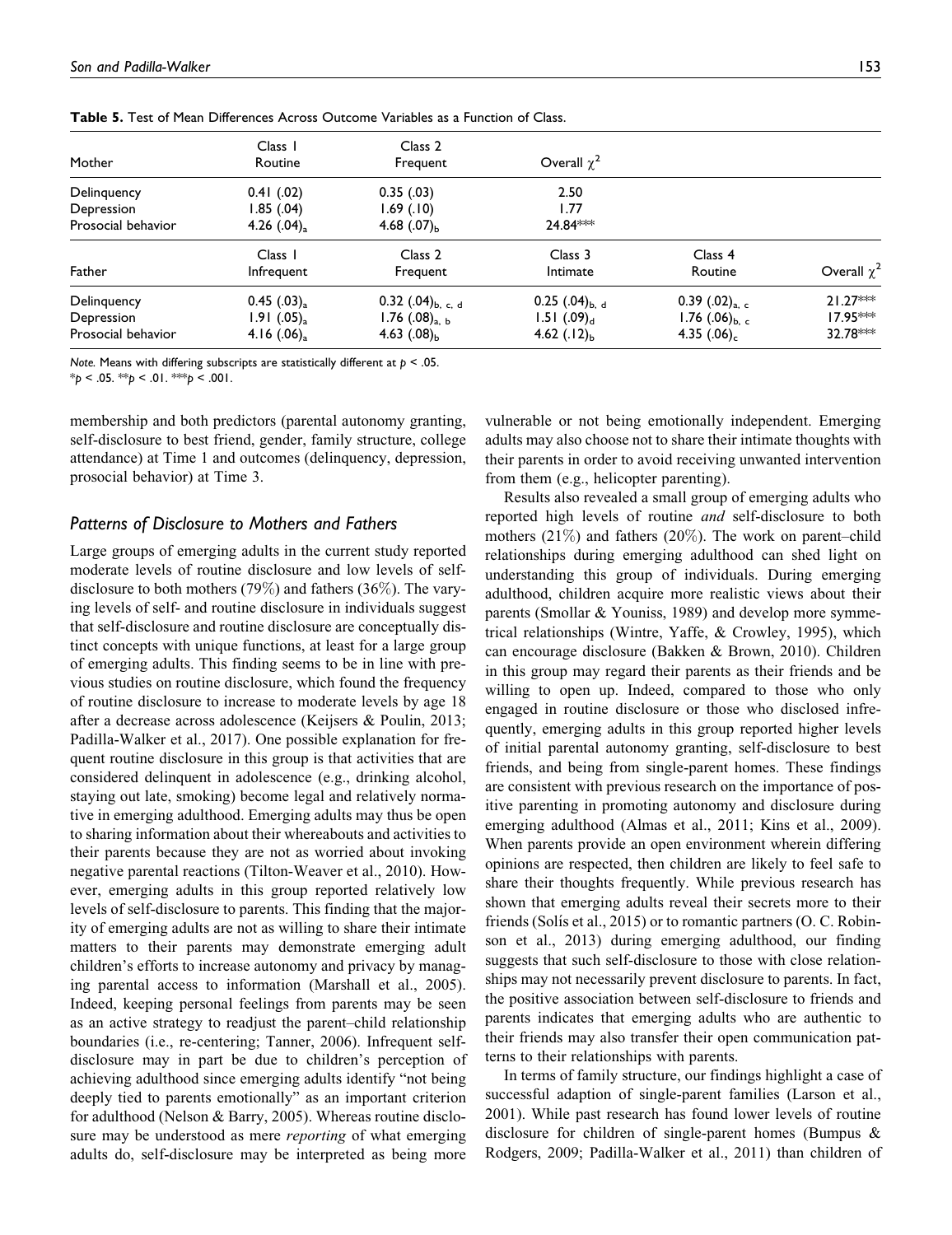two-parent families, children from single-parent homes may frequently share secrets and deep feelings with the parent with whom they live because children may feel greater connectedness to that parent given the specific challenges related to single-parent homes (Hornberger et al., 2010). Future research should continue to examine positive ways that parents and children in single-parent households overcome challenges related to family structure. In regard to college attendance, emerging adults did not differ in their patterns of disclosure by academic status. How college students and other emerging adults may exhibit similar or differing patterns in parent–child relationships warrants further investigation. Similar to past research on outcomes of child disclosure, emerging adults who frequently disclosed to mothers and fathers about both daily activities and intimate feelings were generally most well-adjusted in terms of prosocial behavior, delinquency, and depression. These findings support the continued importance of close parent–child relationships on children's behavioral and emotional outcomes during emerging adulthood.

Notably, interesting differences were found in the patterns of disclosure to fathers compared to mothers. Greater variations in the patterns of disclosure to fathers as well as lower levels of both self- and routine disclosure to fathers were found. Four distinct patterns of disclosure to fathers were reported, and the largest profile also consisted of emerging adults (44%) who reported relatively low levels of both selfand routine disclosure to fathers. These differences in the profiles of disclosure by parent gender were expected given the past findings on the differences in the frequency and topics of communication in the mother–child versus father–child relationship (Scabini et al., 2007). One possible explanation is that mothers may act as a liaison between fathers and children. The difference based on the sex of the parents has been found in previous research showing greater maternal than paternal knowledge about children's activities (see Crouter & Head, 2002, for review), and that fathers acquire information about their children indirectly from their spouses more often than mothers (Waizenhofer, Buchanan, & Jackson-Newsom, 2004). The lack of self-disclosure to fathers and more variations in the patterns of disclosure may also be explained by the fact that the father–child relationship undergoes more gradual transformation to be symmetrical during young adulthood (Buhl, 2008).

Interestingly, the impact of disclosure to mothers differed compared to fathers in that those who had low levels of selfdisclosure to mothers reported lower prosocial behavior toward family but not depression or delinquency, while low levels of self-disclosure to fathers were associated with higher delinquency, depression, and lower prosocial behavior 1 year later. Children who do not open up to their mothers about their innermost feelings are not necessarily at risk of maladjustment, but lack of disclosure to fathers seems more concerning as it was related to delinquency, depression, and prosocial behavior. Some research points to the differing impact that mother–child versus father–child relationships have on child outcomes during emerging adulthood, with positive father–

child relationships but not mother–child relationships being linked to young adult children's earlier residential independence (Swartz, Kim, Uno, Mortimer, & O'Brien, 2011). One possible explanation for the greater negative impact of infrequent disclosure to fathers than mothers may be due to the differences in the topics of disclosure to mothers and fathers. Emerging adult children report communicating with mothers about emotional and relational issues while talking to fathers in seeking for advice (Carlson, 2014; Scabini et al., 2007). Infrequent disclosure to mothers may not be as detrimental because companionship that mothers provide in response to child selfdisclosure could be supplemented by other close confidants (e.g., friends, romantic partners). Lack of disclosure to fathers may not be easily compensated by disclosure to others because these conversations may often include advice on navigating emerging adulthood that other peers could not provide. Thus, while the friend-like, symmetrical parent–child relationship may benefit emerging adults by fostering and intimacy, continuing the role of a parent as a guiding adult figure also seems to be important for emerging adults.

Given these interesting differences and in order to gain clearer understanding about these results, future research should continue to explore how and why parent–child relationships differ based on parent gender during emerging adulthood. Taken together, these findings provide meaningful insights into the significance of parent–child communication and relationships during emerging adulthood. Our findings highlight the importance of parental autonomy granting in emerging adulthood, which will facilitate greater disclosure about mundane and intimate aspects. It is important to maintain close and positive relationships with parents via disclosure during emerging adulthood because the findings suggest that young adults with low levels of disclosure may be at risk of delinquency, depression, and lack of helping behavior to family.

## **Limitations and Conclusions**

Despite the significant contribution to the existing literature on child self- and routine disclosure, the present study had limitations that should be acknowledged. All study variables were self-reports from emerging adults, which might have had shared method variance. Especially since past studies on disclosure have found meaningful differences between parent report and child report, incorporating reports from parents in the future would help capture a more accurate depiction of child disclosure in emerging adulthood. Additionally, as the present study did not include other information management strategies such as secrecy, partial disclosure, and lying (Cumsille et al., 2010), future studies should explore how emerging adults may utilize these various disclosure tactics. This study also did not assess frequency of contact, which has been found to be positively linked to self-disclosure (e.g., Ledbetter et al., 2011). It would be important for future research to continue identifying various predictors that promote frequent self-disclosure to parents during emerging adulthood. Lastly, although the overall participant characteristics of the current study represented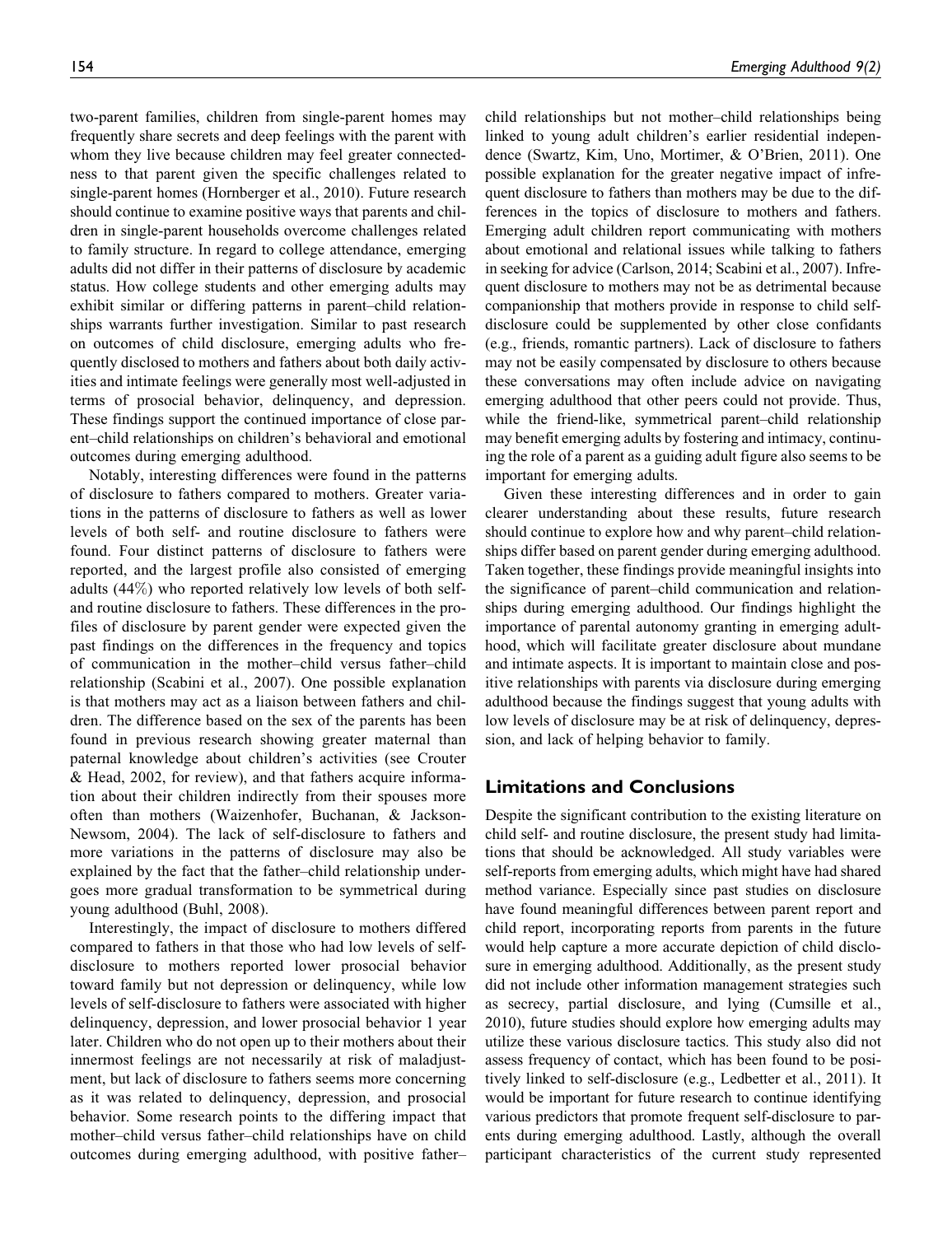emerging adulthood, the sample resulted in a small group (20%) of late adolescents at the initial time point who transitioned into emerging adulthood across three waves. It would be important for future research to employ a longitudinal design to study the developmental trajectories of disclosure in order to explore whether the patterns of disclosure are similar across late adolescence and throughout emerging adulthood.

Notwithstanding these limitations, the present study contributed to the existing literature on child disclosure and family relationships during emerging adulthood in several meaningful ways. This study was among the first to analyze the cooccurrence of self- and routine disclosure. Using a personcentered approach to studying disclosure, we identified a large group of emerging adults that mainly disclose about their daily activities but not intimate feelings to their parents and another sizable minority of emerging adults who share both types of disclosure frequently. These groups of children were further distinguished based on their shared characteristics, and the findings suggested that those who disclose frequently about both whereabouts and secrets report receiving positive parenting and are flourishing in emerging adulthood. These findings provide additional support for the notion that the parent–child relationship continues to be important during the transition to adulthood.

## **Author Contributions**

Daye Son contributed to conception, design, analysis, and interpretation, drafted the manuscript, critically revised the manuscript, gave final approval, and agreed to be accountable for all aspects of work ensuring integrity and accuracy. Laura M. Padilla-Walker contributed to acquisition and interpretation, critically revised the manuscript, gave final approval, and agreed to be accountable for all aspects of work ensuring integrity and accuracy.

## **Declaration of Conflicting Interests**

The authors declared no potential conflicts of interest with respect to the research, authorship, and/or publication of this article.

#### **Funding**

The authors received no financial support for the research, authorship, and/or publication of this article.

### **Open Practices**

Data and materials for this study have not been made publicly available. The design and analysis plans were not preregistered.

#### **References**

- Almas, A. N., Grusec, J. E., & Tackett, J. L. (2011). Children's disclosure and secrecy: Links to maternal parenting characteristics and children's coping skills. Social Development, 20, 624–643. doi: 10.1111/j.1467-9507.2010.00602.x
- Aquilino, W. S. (2006). Family relationships and support systems in emerging adulthood. In J. J. Arnett & J. L. Tanner (Eds.), *Emerging* adults in America: Coming of age in the 21st century (pp. 193–217). Washington, DC: American Psychological Association.
- Arnett, J. J. (2000). Emerging adulthood: A theory of development from the late teens through the twenties. American Psychologist, 55, 469–480. doi:10.1037/0003-066x.55.5.469
- Asparouhov, T., & Muthén, B. (2014). Auxiliary variables in mixture modeling: Three-step approaches using Mplus. Structural Equation Modeling: A Multidisciplinary Journal, 21, 329–341.
- Bakken, J. P., & Brown, B. B. (2010). Adolescent secretive behavior: African American and Hmong adolescents' strategies and justifications for managing parents' knowledge about peers. Journal of Research on Adolescence, 20, 359–388. doi:10.1111/j.1532- 7795.2010.00642.x
- Barber, B. K., Stolz, H. E., Olsen, J. A., & Maughn, S. L. (2005). Parental support, psychological control, and behavioral control: Assessing relevance across time, culture, and method. Monographs of the Society for Research in Child Development, 70, 1–147.
- Barry, C. M., Madsen, S. D., Nelson, L. J., Carroll, J. S., & Badger, S. (2009). Friendship and romantic relationship qualities in emerging adulthood: Differential associations with identity development and achieved adulthood criteria. Journal of Adult Development, 16, 209–222. doi:10.1007/s10804-009-9067-x
- Bryant, F. B., & Satorra, A. (2012). Principles and practice of scaled difference chi-square testing. Structural Equation Modeling: A Multidisciplinary Journal, 19, 372–398.
- Buhl, H. M. (2008). Development of a model describing individuated adult child–parent relationships. International Journal of Behavioral Development, 32, 381–389. doi:10.1177/0165025408093656
- Bumpus, M. F., & Rodgers, K. B. (2009). Parental knowledge and its sources: Examining the moderating roles of family structure and race. Journal of Family Issues, 30, 1356–1378. doi:10.1177/ 0192513X09334154
- Carbery, J., & Buhrmester, D. (1998). Friendship and need fulfillment during three phases of young adulthood. Journal of Social and Personal Relationships, 15, 393–409.
- Carlson, C. L. (2014). Seeking self-sufficiency: Why emerging adult college students receive and implement parental advice. Emerging Adulthood, 2, 257–269. doi:10.1177/2167696814551785
- Chen, F. F. (2007). Sensitivity of goodness of fit indexes to lack of measurement invariance. Structural Equation Modeling, 14, 464–504. doi:10.1080/10705510701301834
- Claxton, S. E., Deluca, H. K., & van Dulmen, M. H. (2015). Testing psychometric properties in dyadic data using confirmatory factor analysis: Current practices and recommendations. Testing, Psychometrics, Methodology in Applied Psychology, 22, 181–198. doi:10. 4473/TPM22.2.2
- Collins, A., & van Dulmen, M. (2006). Friendships and romance in emerging adulthood: Assessing distinctiveness in close relationships. In J. J. Arnett & J. L. Tanner (Eds.), *Emerging adults in* America: Coming of age in the 21st century (pp. 219–234). Washington, DC: American Psychological Association. doi:10. 1037/11381-009
- Cozby, P. C. (1973). Self-disclosure: a literature review. Psychological Bulletin, 79, 73–91.
- Cumsille, P., Darling, N., & Martínez, M. L. (2010). Shading the truth: The patterning of adolescents' decisions to avoid issues, disclose, or lie to parents. Journal of Adolescence, 33, 285–296. doi:10. 1016/j.adolescence.2009.10.008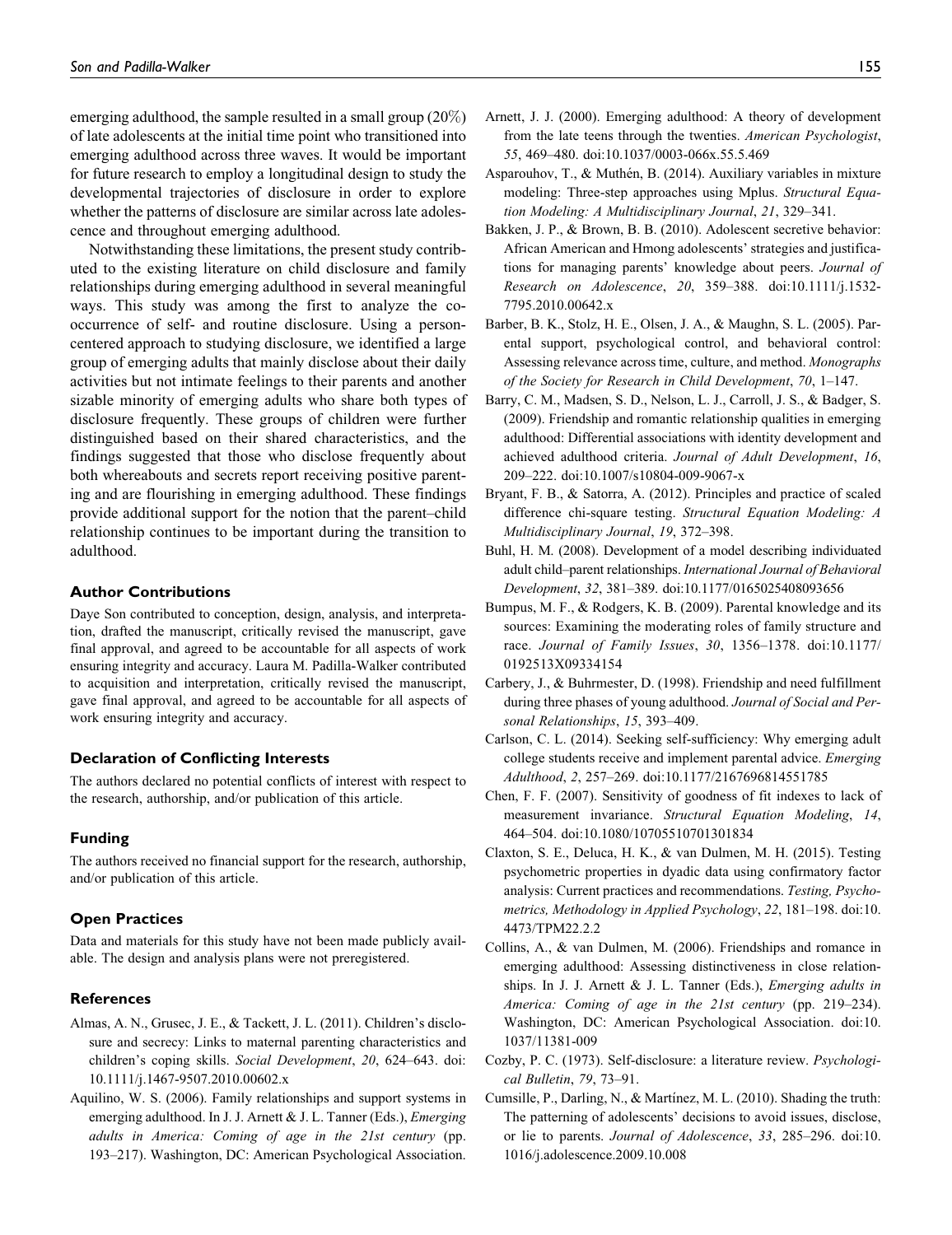- Deci, E. L., & Ryan, R. M. (2008). Self-determination theory: A macrotheory of human motivation, development, and health. Canadian Psychology, 49, 182–185. doi:10.1037/a0012801
- Greene, K., Derlega, V. J., & Mathews, A. (2006). Self-disclosure in personal relationships. In A. L. Vangelisti & D. Perlman (Eds.), The Cambridge handbook of personal relationships (pp. 409–427). New York, NY: Cambridge University Press.
- Hornberger, L. B., Zabriskie, R. B., & Freeman, P. (2010). Contributions of family leisure to family functioning among single-parent families. Leisure Sciences, 32, 143–161. doi:10.1080/01490400903547153
- Hutchinson, S. L., Afifi, T., & Krause, S. (2007). The family that plays together fares better: Examining the contribution of shared family time to family resilience following divorce. Journal of Divorce & Remarriage, 46, 21–48. doi:10.1300/J087v46n03\_03
- Jiang, L. C., Yang, I. M., & Wang, C. (2017). Self-disclosure to parents in emerging adulthood: Examining the roles of perceived parental responsiveness and separation–individuation. Journal of Social and Personal Relationships, 34, 425–445. doi:10.1177/ 0265407516640603
- Johnson, M. (2013). Parental financial assistance and young adults' relationships with parents and well-being. Journal of Marriage and Family, 75, 713–733. doi:10.1111/jomf.12029
- Kearney, J., & Bussey, K. (2015). The longitudinal influence of selfefficacy, communication, and parenting on spontaneous adolescent disclosure. Journal of Research on Adolescence, 25, 506–523. doi: 10.1111/jora.12148
- Keijsers, L., Frijns, T., Branje, S. J., & Meeus, W. (2009). Developmental links of adolescent disclosure, parental solicitation, and control with delinquency: moderation by parental support. Developmental Psychology, 45, 1314–1327.
- Keijsers, L., & Poulin, F. (2013). Developmental changes in parent– child communication throughout adolescence. Developmental Psychology, 49, 2301–2308. doi:10.1037/a0032217
- Kerr, M., & Stattin, H. (2000). What parents know, how they know it, and several forms of adolescent adjustment: Further support for a reinterpretation of monitoring. Developmental Psychology, 36, 366–380. doi:10.1037/0012-1649.36.3.366
- Kerr, M., Stattin, H., & Burk, W. J. (2010). A reinterpretation of parental monitoring in longitudinal perspective. Journal of Research on Adolescence, 20, 39–64. doi:10.1111/j.1532-7795.2009.00623.x
- Kins, E., Beyers, W., Soenens, B., & Vansteenkiste, M. (2009). Patterns of home leaving and subjective well-being in emerging adulthood: The role of motivational processes and parental autonomy support. Developmental Psychology, 45, 1416-1429. doi:10. 1037/a0015580
- Kins, E., Soenens, B., & Beyers, W. (2011). "Why do they have to grow up so fast?" Parental separation anxiety and emerging adults' pathology of separation-individuation. Journal of Clinical Psychology, 67, 647–664. doi:10.1002/jclp.20786
- Koepke, S., & Denissen, J. J. (2012). Dynamics of identity development and separation–individuation in parent–child relationships during adolescence and emerging adulthood—A conceptual integration. Developmental Review, 32, 67–88. doi:10.1016/j.dr.2012.01.001
- Lanza, S. T., Tan, X., & Bray, B. C. (2013). Latent class analysis with distal outcomes: A flexible model-based approach. Structural Equation Modeling, 20, 1–26. doi:10.1080/10705511.2013.742377
- Larson, R., Dworkin, J., & Gillman, S. (2001). Facilitating adolescents' constructive use of time in one-parent families. Applied Developmental Science, 5, 143–157.
- Ledbetter, A. M., Mazer, J. P., DeGroot, J. M., Meyer, K. R., Mao, Y., & Swafford, B. (2011). Attitudes toward online social connection and self-disclosure as predictors of Facebook communication and relational closeness. Communication Research, 38, 27–53. doi: 10.1177/0093650210365537
- Lo, Y., Mendell, N. R., & Rubin, D. B. (2001). Testing the number of components in a normal mixture. Biometrika, 88, 767–778. doi:10. 1093/biomet/88.3.767
- Marshall, S. K., Tilton-Weaver, L. C., & Bosdet, L. (2005). Information management: Considering adolescents' regulation of parental knowledge. Journal of Adolescence, 28, 633–647. doi:10.1016/j. adolescence.2005.08.008
- Milaković, A., Glatz, T., & Pećnik, N. (2017). How do parents facilitate or inhibit adolescent disclosure? The role of adolescents' psychological needs satisfaction. Journal of Social and Personal Relationships, 35, 1118–1138.
- Muthén, L. K., & Muthén, B. O. (2016). Mplus (Version 7.4) [Computer software]. Los Angeles, CA: Muthén and Muthén.
- Nelson, L. J., & Barry, C. M. (2005). Distinguishing features of emerging adulthood: The role of self-classification as an adult. Journal of Adolescent Research, 20, 242–262. doi:10.1177/ 0743558404273074
- Padilla-Walker, L. M., Harper, J. M., & Bean, R. A. (2011). Pathways to parental knowledge: The role of family process and family structure. The Journal of Early Adolescence, 31, 604–627. doi:10.1177/ 0272431610366246
- Padilla-Walker, L. M., & Nelson, L. J. (2012). Black hawk down?: Establishing helicopter parenting as a distinct construct from other forms of parental control during emerging adulthood. Journal of Adolescence, 35, 1177–1190. doi:10.1016/j.adolescence. 2012.03.007
- Padilla-Walker, L. M., & Nelson, L. J. (Eds.). (2017). Flourishing in emerging adulthood: Positive development during the third decade of life. New York, NY: Oxford University Press.
- Padilla-Walker, L. M., & Son, D. (2018). Longitudinal associations among routine disclosure, the parent–child relationship, and adolescents' prosocial and delinquent behaviors. Journal of Social and Personal Relationships, 36, 1853–1871.
- Padilla-Walker, L. M., Son, D., & Nelson, L. (2017). A longitudinal growth mixture model of child disclosure to parents across adolescence. Journal of Family Psychology, 32, 475–483.
- Peterson, C., & Seligman, M. E. P. (2004). Character strengths and virtues: A handbook and classification. Washington, DC: Oxford University Press.
- Racz, S. J., & McMahon, R. J. (2011). The relationship between parental knowledge and monitoring and child and adolescent conduct problems: A 10-year update. Clinical Child and Family Psychology Review, 14, 377–398. doi:10.1007/s10567-011- 0099-y
- Ramaswamy, V., DeSarbo, W. S., Reibstein, D. J., & Robinson, W. T. (1993). An empirical pooling approach for estimating marketing mix elasticities with PIMS data. Marketing Science, 12, 103–124. doi:10.1287/mksc.12.1.103